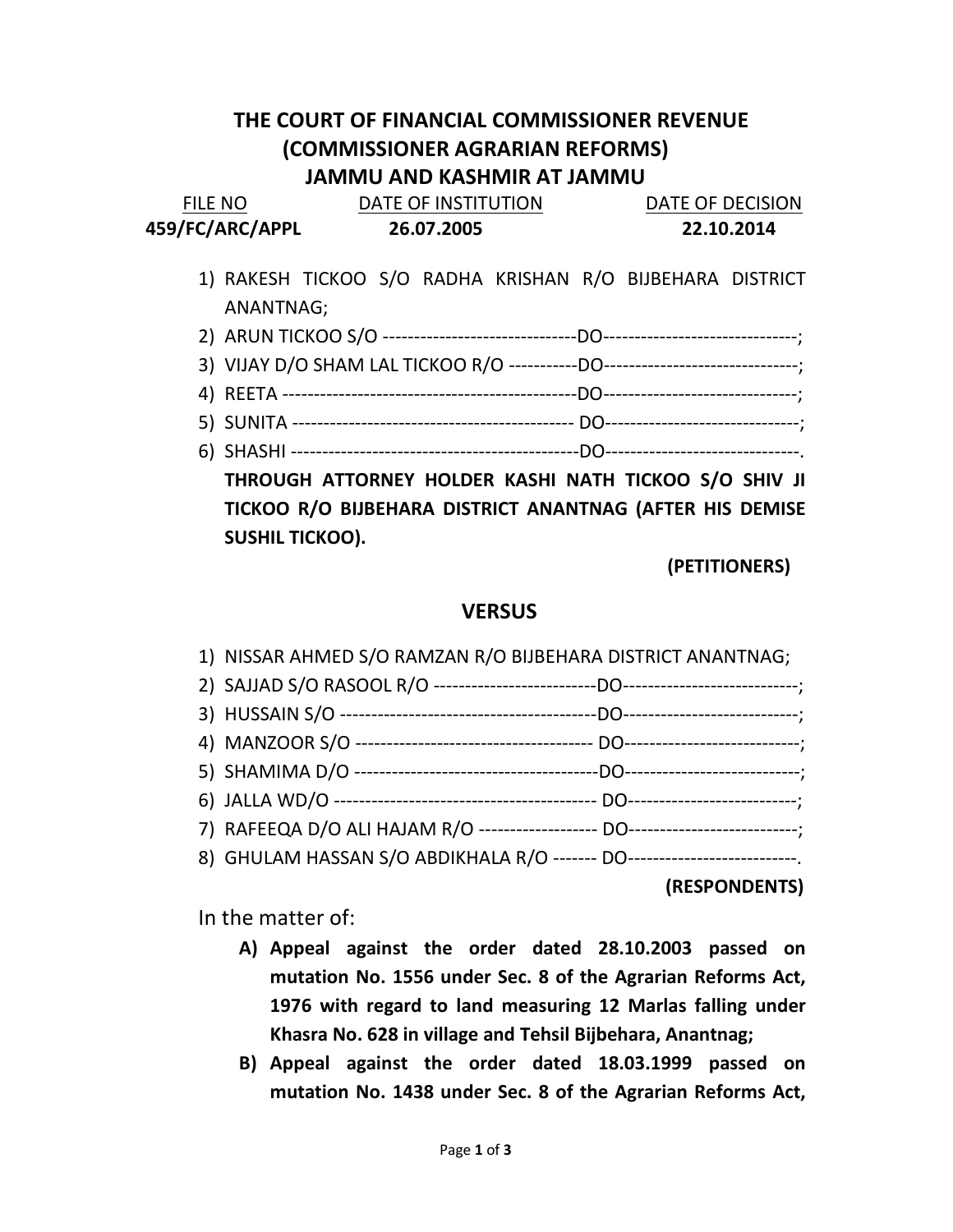## 1976 with regard to land measuring 04 Kanals falling under Khasra No. 628 in village and Tehsil Bijbehara, Anantnag.

|                                      | <b>JUDGEMENT</b>                        |
|--------------------------------------|-----------------------------------------|
| For Respondents<br>(No. 1, 2, 4 & 7) | --- Adv. Ajay Gupta                     |
| For Appellants                       | --- Adv. D.N. Trisal and Adv. M.L. Bhat |

- 1) The relevant facts of the case are that Radhakrishan and Sham Lal were the owners of the land measuring 04 Kanals and 12 Marlas falling under Khasra No. 628 in village and Tehsil Bijbehara, Anantnag. This land came under the purview of the Agrarian Reforms Act, 1976 and was ordered to be vested in the State under Sec. 4 of the said statute. One Abud S/O Ambir Khala was declared as Prospective Owner over 12 Marlas of land and subsequently, the impugned mutation No. 1556 was attested under Sec. 8 of the said Act conferring on him with the ownership rights thereof. Similarly, Ramzan, Ali and Rasool sons of Mohd. Hajam were declared as Prospective owners over the remaining 04 Kanals of land and were also affirmed as owners by virtue of the attestation of impugned mutation No. 1438.
- 2) Aggrieved, the appellants filed two interconnected appeals before this court challenging both the impugned mutations on various grounds. Since, the facts and cause of action in both the cases have been the same, this court felt it just and proper to club and decide both cases together.
- 3) Consequently, this court has gone through the case file and the other connected record and without going into any other aspect, observes that the only fundamental question involved in the case is as to whether the appellants or their ascendants had validly applied for the resumption of the disputed land under Sec. 7 of the Agrarian Reforms Act, 1976 or not?. The appellants have supplied the xerox copies of the resumption forms but the same bear no initials of any Government functionary and are also without any date. In addition, another xerox copy of an application has been provided in which some Tehsildar Kulgam has